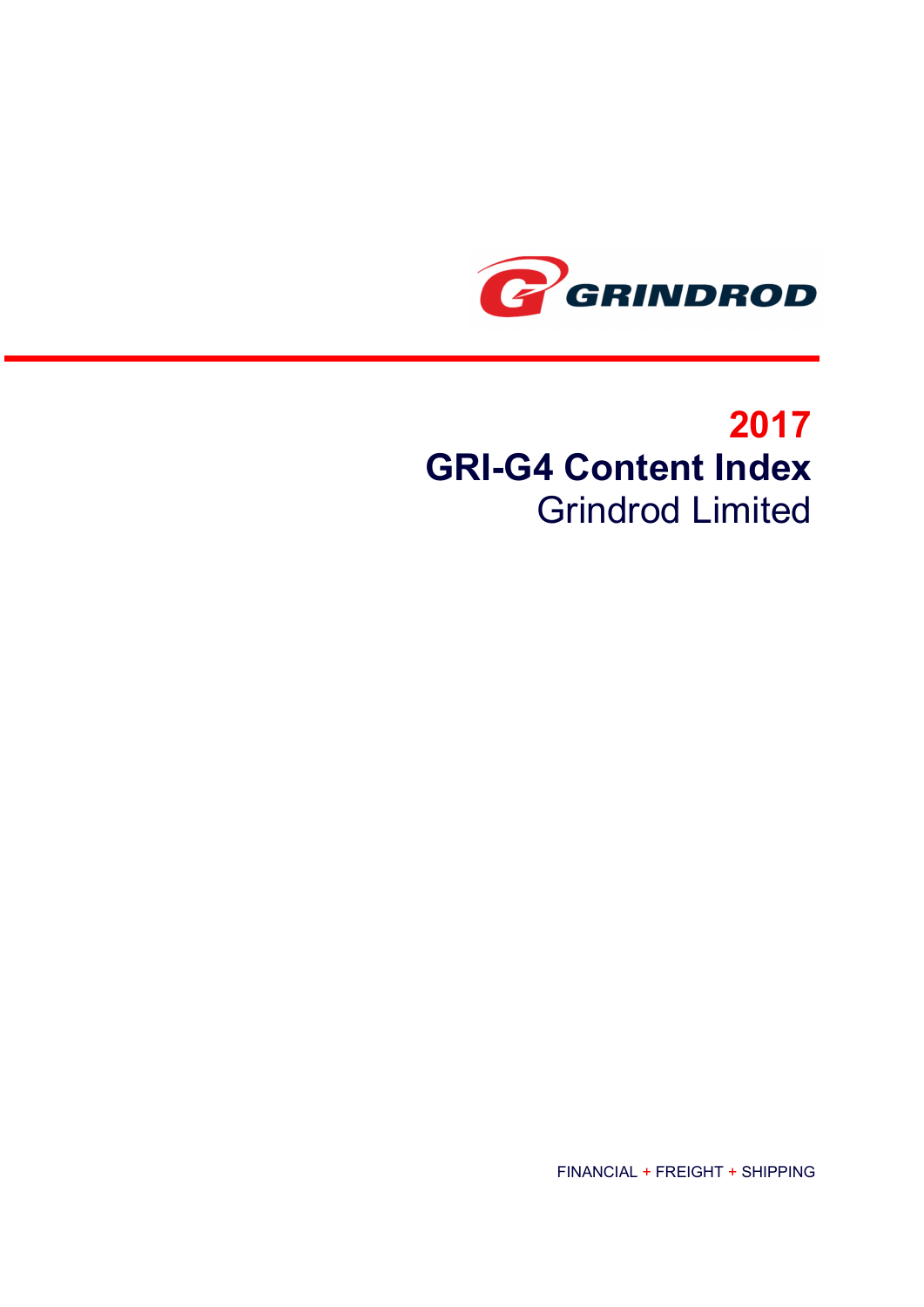

In compiling sustainability-related information, Grindrod considers the material aspects that may impact on its ability to create and sustain value for its stakeholders. The sustainability information is reported on using the GRI-G4 reporting framework, which provides the basis for reporting on specific economic, environmental and social aspects. Sustainability measures are qualified and quantified according to the GRI content index. GRI-G4 was adopted for integrated reports issued since 2014, measured on a "core in accordance" option.

The GRI-G4 content index below has been compiled with a distinction between the general standard disclosures required in terms of the core- and comprehensive "in accordance" options as follows:

| Indicators marked with | Reporting required for core "in accordance" option          |
|------------------------|-------------------------------------------------------------|
| Indicators marked with | Reporting required for comprehensive "in accordance" option |

The content index includes aspects that are considered material, with compliance with the disclosure requirements of the framework indicated in the "status" column of the content index as follows:

| <b>Status</b>               | <b>Description</b>                                                                       |  |  |
|-----------------------------|------------------------------------------------------------------------------------------|--|--|
| П                           | Compliant with disclosure requirements – detail included in the Integrated Annual Report |  |  |
|                             | (IAR) as per the page numbers indicated, or included in supplementary information        |  |  |
|                             | available on the company's website.                                                      |  |  |
| $\mathcal{C}^{\mathcal{A}}$ | Partially compliant with disclosure requirements – detail included in the IAR as per the |  |  |
|                             | page numbers indicated, or included in supplementary information available on the        |  |  |
|                             | company's website.                                                                       |  |  |

The content index includes aspects that are considered material, with compliance based on the disclosure requirements of the framework indicated in the "status" column of the content index as follows:

| Indicator                             | Description                                                                                                                | <b>Status</b> | IAR page reference                 |
|---------------------------------------|----------------------------------------------------------------------------------------------------------------------------|---------------|------------------------------------|
|                                       | <b>General standard disclosures</b>                                                                                        |               |                                    |
|                                       | <b>Strategy and analysis</b>                                                                                               |               |                                    |
| $G4-1$<br>П                           | Statement from the most senior decision-maker of the<br>organisation                                                       | m,            | 10                                 |
| $G4-2$                                | Description of key impacts, risks, and opportunities                                                                       |               | $12, 32 - 45, 95, 100$             |
|                                       | <b>Organisational profile</b>                                                                                              |               |                                    |
| $G4-3$<br>×                           | Name of the organisation                                                                                                   | m.            | <b>IBC</b>                         |
| $G4-4$<br>$\mathcal{L}_{\mathcal{A}}$ | Primary brands, products, and/or services                                                                                  |               | $24 - 27$                          |
| $G4-5$<br>$\mathcal{L}_{\mathcal{A}}$ | Location of organisation's headquarters                                                                                    |               | <b>IBC</b>                         |
| $G4-6$<br>$\mathcal{L}_{\mathcal{A}}$ | Number of countries where the organisation operates                                                                        |               | $28 - 29$                          |
| $G4-7$<br>$\mathcal{L}_{\mathcal{A}}$ | Nature of ownership and legal form                                                                                         |               | <b>IBC</b>                         |
| G4-8<br><b>COL</b>                    | Markets served                                                                                                             |               | $24 - 25$                          |
| G4-9                                  | Scale of the reporting organisation                                                                                        |               | $5 - 7$ , $18 - 21$ , $24 -$<br>25 |
| $G4-10$                               | Employee profile                                                                                                           |               | $70 - 71$ , $73 - 74$              |
| $G4-11$                               | Employees covered by collective bargaining schemes                                                                         |               | 76                                 |
| $G4-12$                               | Organisation's supply chain                                                                                                |               | 76                                 |
| $G4-13$                               | Significant changes during the reporting period regarding the<br>organisation's size, structure, ownership or supply chain |               | 3, 10, 14                          |
| $G4-14$                               | Explanation of whether and how the precautionary approach or<br>principle is addressed by the organisation                 | П             | 23                                 |
| $G4-15$                               | Externally developed economic, environmental, and social                                                                   |               | $4, 12, 16, 33, 37, 58 -$          |
|                                       | charters, principles, or other initiatives to which the organisation                                                       |               | 60, 70, 78, 92                     |
|                                       | subscribes or endorses                                                                                                     |               |                                    |
| $G4-16$                               | Memberships of associations                                                                                                |               | 76                                 |

IBC: Inside back cover of integrated annual report

EIS: Environmental Information Supplement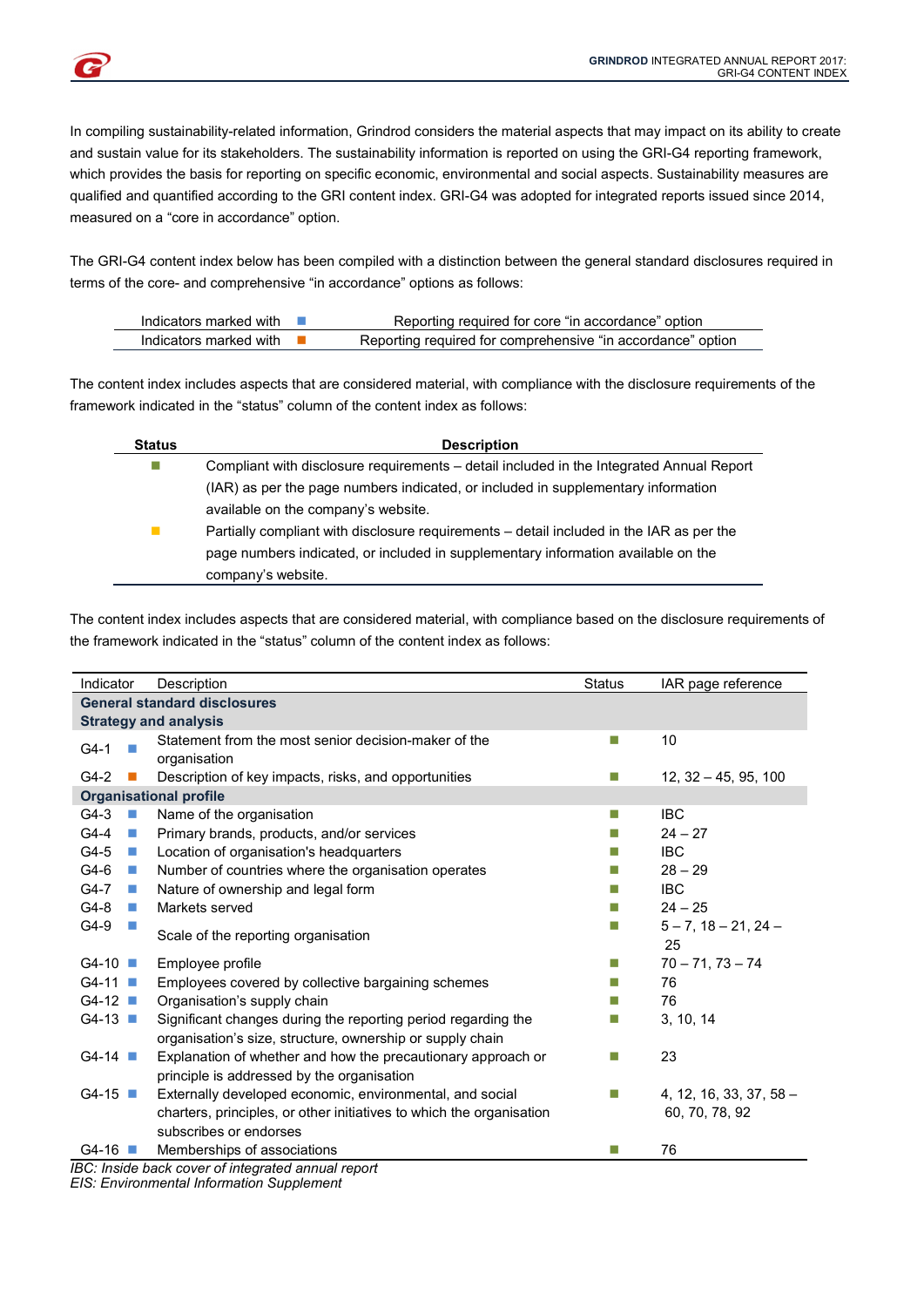| Indicator                                  | Description                                               | <b>Status</b>               | IAR page reference     |
|--------------------------------------------|-----------------------------------------------------------|-----------------------------|------------------------|
| Identified material aspects and boundaries |                                                           |                             |                        |
| $G4-17$                                    | Scope of report                                           | L.                          | 4                      |
| $G4-18$                                    | Process for defining report content and aspect boundaries | n.                          | 4                      |
| $G4-19$                                    | Material aspects for defining report content              | ×.                          | 4                      |
| $G4-20$                                    | Aspect boundaries within the organisation                 | n.                          | 4                      |
| $G4-21$                                    | Aspect boundaries outside the organisation                | n.                          | 4                      |
| $G4-22$                                    | Restatements                                              | n.                          | None material          |
| $G4-23$                                    | Significant changes                                       | $\mathcal{L}_{\mathcal{A}}$ | None material          |
|                                            | <b>Stakeholder engagement</b>                             |                             |                        |
| $G4-24$                                    | Stakeholder groups                                        | $\mathcal{L}_{\mathcal{A}}$ | $76 - 77$              |
| $G4-25$                                    | Identification and selection of stakeholder groups        | n.                          | $76 - 77$              |
| $G4-26$                                    | Approaches to stakeholder engagement                      | n.                          | $76 - 77$              |
| $G4-27$                                    | Stakeholder engagement                                    | $\mathcal{L}_{\mathcal{A}}$ | $76 - 77, 97, 98 - 99$ |
| <b>Report profile</b>                      |                                                           |                             |                        |
| $G4-28$                                    | Reporting period                                          | $\mathcal{L}_{\mathcal{A}}$ | $4$ (Jan – Dec)        |
| $G4-29$                                    | Date of most recent previous report                       | $\mathcal{L}_{\mathcal{A}}$ | 2016                   |
| $G4-30$                                    | Reporting cycle                                           | n.                          | Annual                 |
| $G4-31$                                    | Contact point for questions                               | n.                          | <b>IBC</b>             |
| $G4-32$                                    | GRI content index                                         | n.                          | This table             |
| $G4-33$                                    | External assurance                                        | <b>D</b>                    | 124                    |
|                                            | <b>General standard disclosures</b>                       |                             |                        |
| <b>Governance</b>                          |                                                           |                             |                        |
| $G4-34$                                    | Governance structure                                      | $\mathcal{L}_{\mathcal{A}}$ | 90                     |
| $G4-35$                                    | Process for delegating authority to senior executives     | $\mathcal{L}_{\mathcal{A}}$ | 91, 94                 |
| $G4-36$                                    | Executive-level appointment                               | $\mathcal{L}_{\mathcal{A}}$ | 93                     |
| $G4-37$                                    | Stakeholder consultation processes                        | $\mathcal{L}_{\mathcal{A}}$ | $76 - 77, 92, 97$      |
| $G4-38$                                    | Composition of board and committees                       | $\mathcal{L}_{\mathcal{A}}$ | $84 - 88$              |
| $G4-39$                                    | Independence of the chair of the board                    | $\mathcal{L}_{\mathcal{A}}$ | 84, 93                 |
| $G4-40$                                    | Nomination and selection processes for board members      | $\mathcal{L}_{\mathcal{A}}$ | $92, 102 - 103$        |
| $G4-41$                                    | Avoidance of conflicts of interest                        | $\mathcal{L}_{\mathcal{A}}$ | 92                     |
| $G4-42$                                    | Board's role in development, approval and updating        | $\mathcal{L}_{\mathcal{A}}$ | 91, 93                 |
| $G4-43$                                    | Enhancing board members' knowledge levels                 | $\mathcal{L}_{\mathcal{A}}$ | 93, 94                 |
|                                            |                                                           | $\mathcal{L}_{\mathcal{A}}$ | 94, 99, 100, 102, 104, |
| G4-44 $\blacksquare$                       | Governance bodies evaluation                              |                             | $117 - 118$            |
| $G4-45$                                    | Identification and management of risks and opportunities  | $\mathcal{L}_{\mathcal{A}}$ | $32 - 34, 95, 100$     |
| $G4-46$                                    | Review of risk management processes                       | $\mathcal{L}_{\mathcal{A}}$ | $12, 33 - 34$          |
| G4-47 ■                                    | Frequency of review                                       | F.                          | $33 - 34, 95$          |
| $G4-48$                                    | Review and approval of integrated report                  | $\mathcal{L}_{\mathcal{A}}$ | 4, 119, 122            |
| $G4-49$                                    | Process for communicating critical concerns               | $\mathcal{L}_{\mathcal{A}}$ | 92, IBC                |
| $G4-50$                                    | Nature and number of critical concerns recorded           | $\mathcal{L}_{\mathcal{A}}$ | None material          |
| $G4-51$                                    | Remuneration policies                                     | $\mathcal{L}_{\mathcal{A}}$ | $107 - 109$            |
| $G4-52$                                    | Process for determining remuneration                      | $\mathcal{L}_{\mathcal{A}}$ | 104, 106               |
| $G4-53$                                    | Stakeholder involvement in remuneration                   | $\mathcal{L}_{\mathcal{A}}$ | 106                    |
| <b>Ethics and integrity</b>                |                                                           |                             |                        |
| $G4-56$                                    | Values, principles, standards and norms of behaviour      | $\mathcal{L}_{\mathcal{A}}$ | $91, 92, 98 - 99$      |
| G4-57                                      | Mechanisms for seeking advice on ethical issues           | $\mathcal{C}$               | IBC                    |
| $G4-58$                                    | Mechanisms for reporting concerns on ethical issues       | $\mathcal{C}$               | <b>IBC</b>             |

P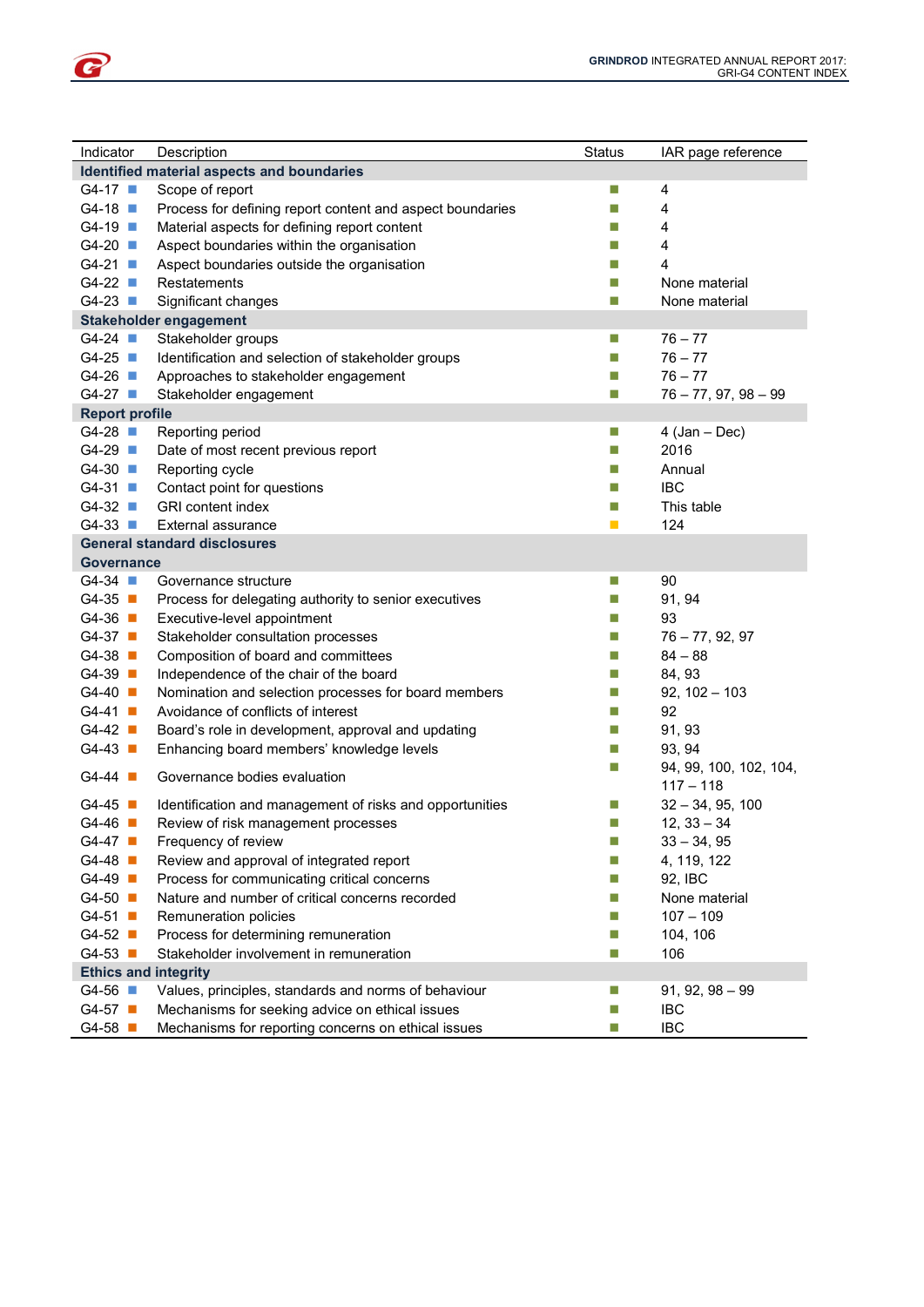| Indicator                  | Description                                                       | <b>Status</b>               | IAR page reference |
|----------------------------|-------------------------------------------------------------------|-----------------------------|--------------------|
|                            | <b>Specific standard disclosures</b>                              |                             |                    |
| <b>Economic</b>            |                                                                   |                             |                    |
|                            | <b>Economic performance</b>                                       |                             |                    |
| G4-EC1                     | Direct economic value generated and distributed                   | П                           | 62                 |
| G4-EC2                     | Financial implications and other risks and opportunities for the  | m,                          | 78, EIS            |
|                            | organisation's activities due to climate change                   |                             |                    |
| G4-EC3                     | Coverage of the organisation's defined benefit plan obligations   | $\mathcal{L}_{\mathcal{A}}$ | Annual financial   |
|                            |                                                                   |                             | statements $-$ on  |
|                            |                                                                   |                             | website            |
| G4-EC4                     | Financial assistance received from government                     | $\mathcal{L}_{\mathcal{A}}$ | None               |
|                            | <b>Indirect economic impacts</b>                                  |                             |                    |
| G4-EC7                     | Development and impact of infrastructure investments and          | $\mathcal{L}_{\mathcal{A}}$ | 61, 77, 79         |
|                            | services supported                                                |                             |                    |
| G4-EC8                     | Significant indirect economic impacts, including the extent of    | m.                          | 77                 |
|                            | impacts                                                           |                             |                    |
| <b>Environmental</b>       |                                                                   |                             |                    |
| <b>Materials</b>           |                                                                   |                             |                    |
| G4-EN1                     | Materials used by weight or volume                                | N/A                         |                    |
| G4-EN2                     | % of materials used that are recycled input materials             | N/A                         |                    |
|                            |                                                                   |                             |                    |
| <b>Energy</b>              |                                                                   |                             |                    |
| G4-EN3                     | Energy consumption within the organisation                        | L.                          | $5, 78 - 81, EIS$  |
| G4-EN4                     | Energy consumption outside of the organisation                    | $\mathcal{L}_{\mathcal{A}}$ | $5, 78 - 81, EIS$  |
| G4-EN5                     | Energy intensity                                                  | m,                          | 5, 79, 80, EIS     |
| G4-EN6                     | Reduction of energy consumption                                   | m,                          | $78 - 81, EIS$     |
| G4-EN7                     | Reduction in energy requirements of products / services           | $\mathcal{L}_{\mathcal{A}}$ | $78 - 81, EIS$     |
| <b>Water</b>               |                                                                   |                             |                    |
| `G4-EN8                    | Total water withdrawal by source                                  | $\mathcal{L}_{\mathcal{A}}$ | 79, 81, EIS        |
| G4-EN9                     | Water sources significantly affected by withdrawal of water       | N/A                         |                    |
| G4-EN10                    | Percentage and total volume of water recycled and reused          | $\mathcal{L}_{\mathcal{A}}$ | None               |
| <b>Biodiversity</b>        |                                                                   |                             |                    |
| G4-EN11                    | Operational sites owned in areas of high biodiversity             | $\mathcal{L}_{\mathcal{A}}$ | None               |
| G4-EN12                    | Significant impacts on biodiversity                               | $\Box$                      | None (79)          |
| G4-EN13                    | Habitats protected or restored                                    | m,                          | None               |
| G4-EN14                    | Number of endangered species affected by operations               | N/A                         |                    |
| <b>Emissions</b>           |                                                                   |                             |                    |
| G4-EN15                    | Direct greenhouse gas (GHG) emissions (Scope 1)                   | $\Box$                      | $5, 78 - 81, EIS$  |
| G4-EN16                    | Indirect GHG emissions (Scope 2)                                  |                             | $5, 78 - 81, EIS$  |
| G4-EN17                    | Other indirect GHG emissions (Scope 3)                            | $\Box$                      | $5, 78 - 81, EIS$  |
| G4-EN18                    | GHG emissions intensity                                           | П                           | 5, 80, EIS         |
| G4-EN19                    | Reduction of GHG emissions                                        | п                           | $5, 78 - 81, EIS$  |
| G4-EN20                    | Emissions of ozone-depleting substances (ODS)                     | $\mathcal{L}_{\mathcal{A}}$ | 79, EIS            |
| G4-EN21                    | $NOx$ , $SOx$ , and other significant air emissions               | $\mathcal{L}_{\mathcal{A}}$ | 79, EIS            |
| <b>Effluents and waste</b> |                                                                   |                             |                    |
| G4-EN22                    | Total water discharge by quality and destination                  | $\mathcal{L}_{\mathcal{A}}$ | <b>EIS</b>         |
| G4-EN23                    | Total weight of waste by type and disposal method                 | $\mathcal{L}_{\mathcal{A}}$ | 79, EIS            |
| G4-EN24                    | Total number and volume of significant spills                     | $\mathcal{L}_{\mathcal{A}}$ | None (50)          |
| G4-EN25                    | Transport of hazardous waste                                      | $\mathcal{L}_{\mathcal{A}}$ | None               |
| G4-EN26                    | Identity, size, protected status, and biodiversity value of water | N/A                         |                    |
|                            | bodies significantly affected by the reporting organization's     |                             |                    |
|                            | discharges of water and runoff                                    |                             |                    |
|                            |                                                                   |                             |                    |

EIS: Environmental Information Supplement

G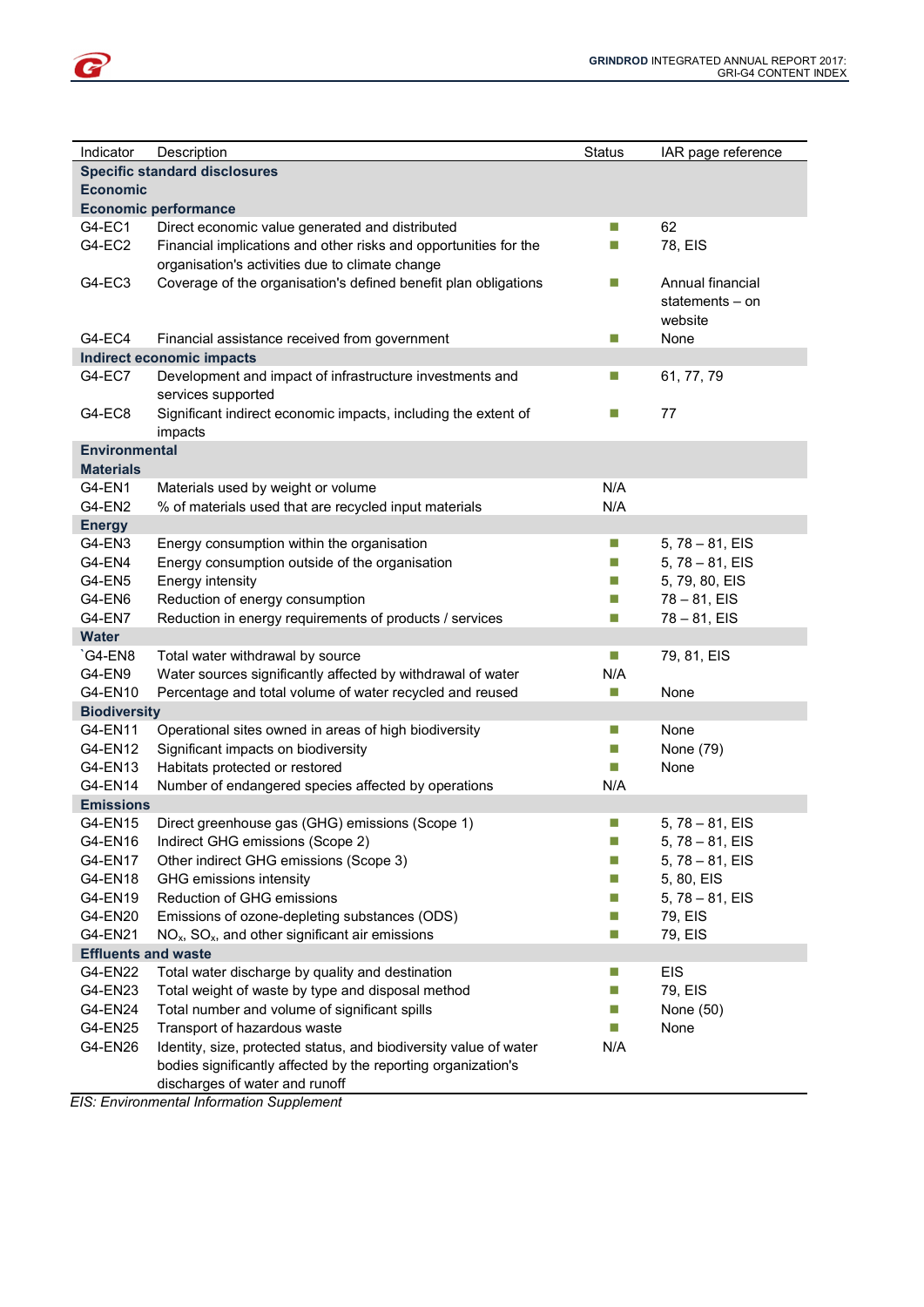| Indicator                   | Description                                                                                                                                                                                                                                      | <b>Status</b>               | IAR page reference              |  |
|-----------------------------|--------------------------------------------------------------------------------------------------------------------------------------------------------------------------------------------------------------------------------------------------|-----------------------------|---------------------------------|--|
|                             | <b>Products and services</b>                                                                                                                                                                                                                     |                             |                                 |  |
| G4-EN27<br>G4-EN28          | Impact mitigation of environmental impacts of products / services<br>Percentage of products sold and their packaging materials that<br>are reclaimed by category                                                                                 | $\mathbb{R}^n$<br>N/A       | $78 - 81$ , EIS                 |  |
| <b>Compliance</b>           |                                                                                                                                                                                                                                                  |                             |                                 |  |
| G4-EN29                     | Monetary value of significant fines and total number of non-<br>monetary sanctions for non-compliance with environmental laws<br>and regulations                                                                                                 | П                           | None                            |  |
| <b>Transport</b>            |                                                                                                                                                                                                                                                  |                             |                                 |  |
| G4-EN30                     | Significant environmental impacts of transporting products and<br>other goods and materials used for the organisation's operations,<br>and transporting members of the workforce<br>Omission: workforce transportation not included              | $\mathbb{R}^n$              | <b>EIS</b>                      |  |
| <b>Social</b>               |                                                                                                                                                                                                                                                  |                             |                                 |  |
| <b>Employment</b>           | Social: Labour practices and decent work                                                                                                                                                                                                         |                             |                                 |  |
| G4-LA1                      | Number of new employee hires and employee turnover by age<br>group, gender and region                                                                                                                                                            | $\mathbb{R}^3$              | 70                              |  |
|                             | <b>Occupational health and safety</b>                                                                                                                                                                                                            |                             |                                 |  |
| G4-LA5                      | Percentage of workforce represented in formal joint management-<br>worker health and safety committees                                                                                                                                           | $\blacksquare$              | None                            |  |
| G4-LA6                      | Rates of injury, occupational diseases, lost days, and<br>absenteeism, and number of work-related fatalities                                                                                                                                     | $\Box$                      | $5, 21, 47, 51, 55, 71 -$<br>72 |  |
|                             | <b>Training and education</b>                                                                                                                                                                                                                    |                             |                                 |  |
| G4-LA9                      | Average hours of training per year per employee                                                                                                                                                                                                  | $\mathbb{R}^n$              | $21,68 - 69,75$                 |  |
|                             | Omission: disclosed as average value spend per employee and<br>not average hours by gender and employee category                                                                                                                                 |                             |                                 |  |
| G4-LA10                     | Programs for skills management and lifelong learning that support<br>the continued employability of employees and assist them in<br>managing career endings                                                                                      | П                           | 75                              |  |
| G4-LA11                     | Percentage of employees receiving regular performance and<br>career development reviews                                                                                                                                                          | $\blacksquare$              | 74                              |  |
|                             | Omission: not disclosed by gender or employee category                                                                                                                                                                                           |                             |                                 |  |
|                             | <b>Diversity and equal opportunity</b>                                                                                                                                                                                                           |                             |                                 |  |
| G4-LA12                     | Composition of governance bodies and breakdown of employees<br>per category according to gender, age group, minority group<br>membership, and other indicators of diversity                                                                      | Ц                           | 73, 74, 89                      |  |
| <b>Social: Human rights</b> |                                                                                                                                                                                                                                                  |                             |                                 |  |
| <b>Non-discrimination</b>   |                                                                                                                                                                                                                                                  |                             |                                 |  |
| G4-HR3                      | Incidents of discrimination and actions taken                                                                                                                                                                                                    | $\mathcal{L}_{\mathcal{A}}$ | None                            |  |
|                             | Freedom of association and collective bargaining                                                                                                                                                                                                 |                             |                                 |  |
| G4-HR4                      | Operations and suppliers identified in which the right to exercise<br>freedom of association and collective bargaining may be violated<br>or at significant risk, and measures taken to support these rights<br>Omission: suppliers not assessed | п                           | None                            |  |
| <b>Child labour</b>         |                                                                                                                                                                                                                                                  |                             |                                 |  |
| G4-HR5                      | Operations and suppliers identified as having significant risk for<br>incidents of child labour, and measures taken to contribute to the<br>effective abolition of child labour<br>Omission: suppliers not assessed                              | ш                           | None                            |  |
|                             | $FIS: Environmental Information Sunnlemant$                                                                                                                                                                                                      |                             |                                 |  |

EIS: Environmental Information Supplement

G